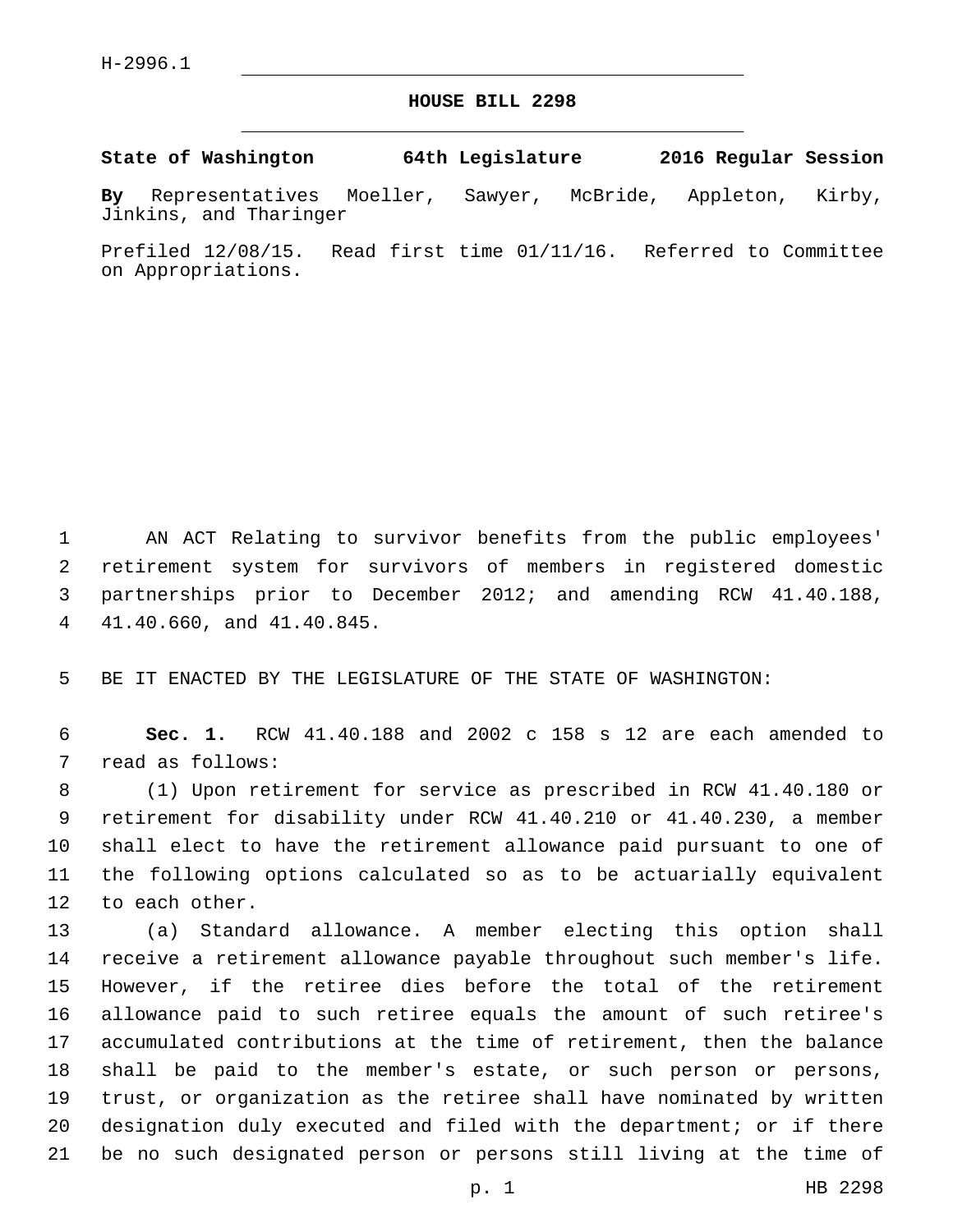the retiree's death, then to the surviving spouse; or if there be neither such designated person or persons still living at the time of death nor a surviving spouse, then to the retiree's legal 4 representative.

 (b) The department shall adopt rules that allow a member to select a retirement option that pays the member a reduced retirement allowance and upon death, such portion of the member's reduced retirement allowance as the department by rule designates shall be continued throughout the life of and paid to a person nominated by the member by written designation duly executed and filed with the department at the time of retirement. The options adopted by the department shall include, but are not limited to, a joint and one hundred percent survivor option and a joint and fifty percent 14 survivor option.

 (c) A member may elect to include the benefit provided under RCW 41.40.640 along with the retirement options available under this section. This retirement allowance option shall be calculated so as to be actuarially equivalent to the options offered under this 19 subsection.

 (2)(a) A member, if married, must provide the written consent of his or her spouse to the option selected under this section, except as provided in (b) of this subsection. If a member is married and both the member and the member's spouse do not give written consent to an option under this section, the department shall pay a joint and fifty percent survivor benefit calculated to be actuarially equivalent to the benefit options available under subsection (1) of this section unless spousal consent is not required as provided in 28 (b) of this subsection.

 (b) If a copy of a dissolution order designating a survivor beneficiary under RCW 41.50.790 has been filed with the department at 31 least thirty days prior to a member's retirement:

 (i) The department shall honor the designation as if made by the 33 member under subsection (1) of this section; and

 (ii) The spousal consent provisions of (a) of this subsection do 35 not apply.

 (3)(a) Any member who retired before January 1, 1996, and who elected to receive a reduced retirement allowance under subsection (1)(b) or (2) of this section is entitled to receive a retirement allowance adjusted in accordance with (b) of this subsection, if they 40 meet the following conditions: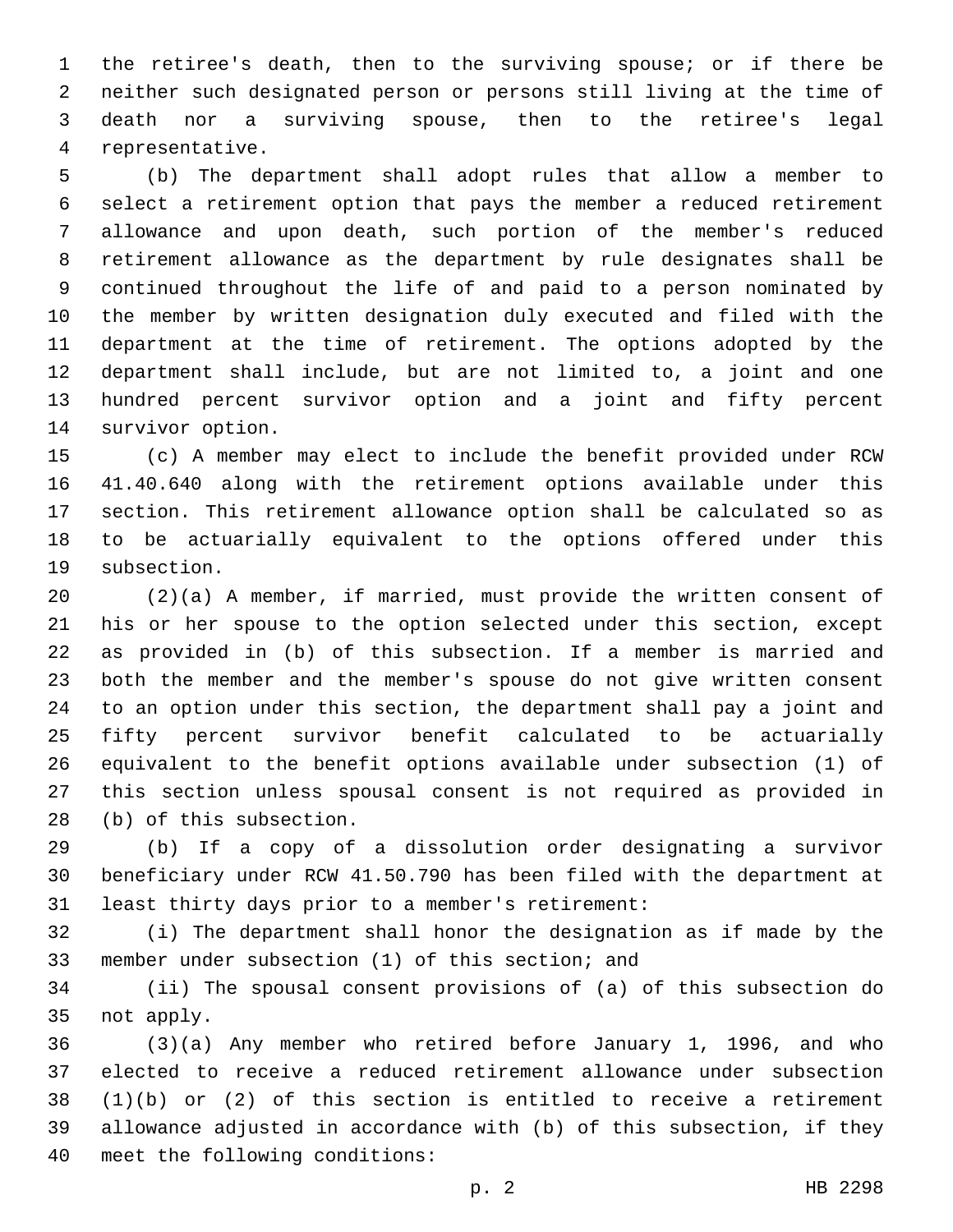(i) The retiree's designated beneficiary predeceases or has 2 predeceased the retiree; and

 (ii) The retiree provides to the department proper proof of the designated beneficiary's death.4

 (b) The retirement allowance payable to the retiree, as of July 1, 1998, or the date of the designated beneficiary's death, whichever comes last, shall be increased by the percentage derived in (c) of 8 this subsection.

(c) The percentage increase shall be derived by the following:

 (i) One hundred percent multiplied by the result of (c)(ii) of 11 this subsection converted to a percent;

 (ii) Subtract one from the reciprocal of the appropriate joint 13 and survivor option factor;

 (iii) The joint and survivor option factor shall be from the 15 table in effect as of July 1, 1998.

 (d) The adjustment under (b) of this subsection shall accrue from the beginning of the month following the date of the designated beneficiary's death or from July 1, 1998, whichever comes last.

 (4) No later than July 1, 2001, the department shall adopt rules that allow a member additional actuarially equivalent survivor benefit options, and shall include, but are not limited to:

 (a)(i) A retired member who retired without designating a survivor beneficiary shall have the opportunity to designate their spouse from a postretirement marriage as a survivor during a one-year period beginning one year after the date of the postretirement marriage provided the retirement allowance payable to the retiree is not subject to periodic payments pursuant to a property division 28 obligation as provided for in RCW 41.50.670.

 (ii) A member who entered into a postretirement marriage prior to the effective date of the rules adopted pursuant to this subsection and satisfies the conditions of (a)(i) of this subsection shall have one year to designate their spouse as a survivor beneficiary 33 following the adoption of the rules.

 (b) A retired member who elected to receive a reduced retirement allowance under this section and designated a nonspouse as survivor beneficiary shall have the opportunity to remove the survivor designation and have their future benefit adjusted.

 (c) The department may make an additional charge, if necessary, to ensure that the benefits provided under this subsection remain 40 actuarially equivalent.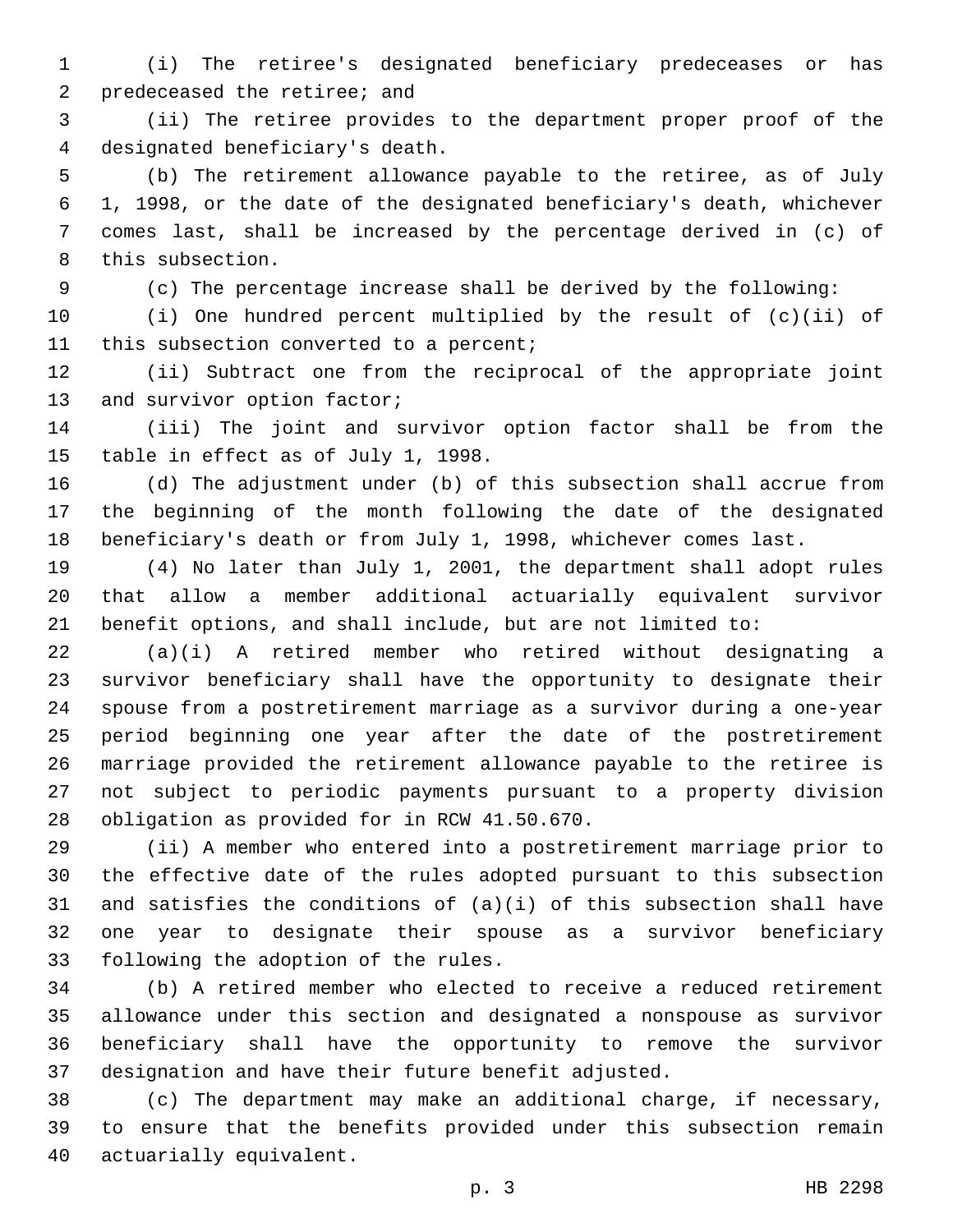(5) No later than July 1, 2003, the department shall adopt rules 2 to permit:

 (a) A court-approved property settlement incident to a court decree of dissolution made before retirement to provide that benefits payable to a member who meets the length of service requirements of RCW 41.40.180(1) and the member's divorcing spouse be divided into two separate benefits payable over the life of each spouse.

 The member shall have available the benefit options of subsection (1) of this section upon retirement, and if remarried at the time of retirement remains subject to the spousal consent requirements of subsection (2) of this section. Any reductions of the member's benefit subsequent to the division into two separate benefits shall be made solely to the separate benefit of the member.

 The nonmember ex spouse shall be eligible to commence receiving their separate benefit upon reaching the age provided in RCW 41.40.180(1) and after filing a written application with the 17 department.

 (b) A court-approved property settlement incident to a court decree of dissolution made after retirement may only divide the benefit into two separate benefits payable over the life of each spouse if the nonmember ex spouse was selected as a survivor 22 beneficiary at retirement.

 The retired member may later choose the survivor benefit options available in subsection (4) of this section. Any actuarial reductions subsequent to the division into two separate benefits shall be made 26 solely to the separate benefit of the member.

 Both the retired member and the nonmember divorced spouse shall be eligible to commence receiving their separate benefits upon filing a copy of the dissolution order with the department in accordance 30 with RCW 41.50.670.

 (c) The separate single life benefits of the member and the nonmember ex spouse are not (i) subject to the minimum benefit provisions of RCW 41.40.1984, or (ii) the minimum benefit annual increase amount eligibility provisions of RCW 41.40.197 (2)(b) and  $(3)(a)$ .

 (d) The department may make an additional charge or adjustment if necessary to ensure that the separate benefits provided under this subsection are actuarially equivalent to the benefits payable prior 39 to the decree of dissolution.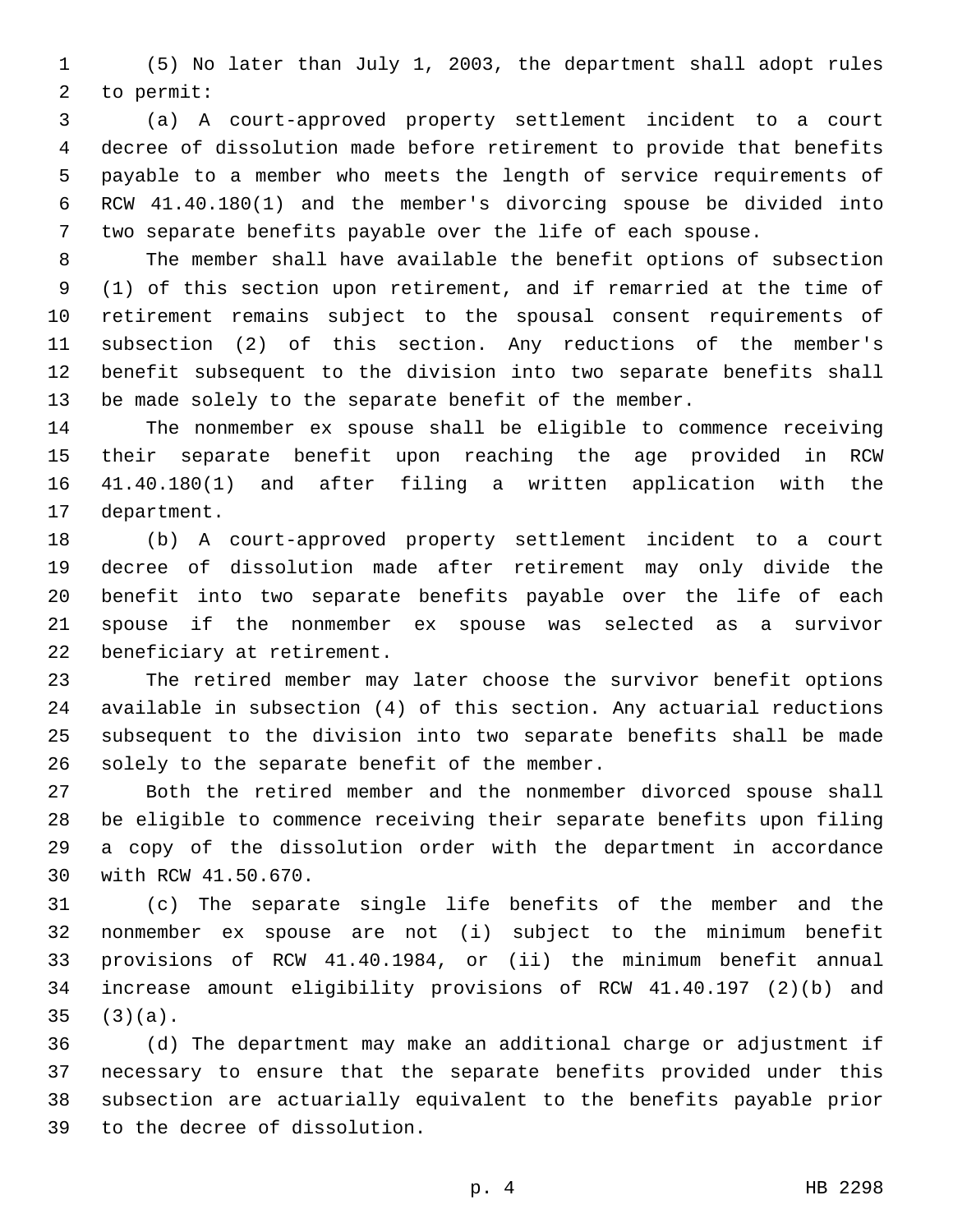(6)(a) No later than September 1, 2016, the department shall adopt rules to permit the spouse of a member who: (i) Was a registered domestic partner of the member prior to December 1, 2008; (ii) was married to the deceased member prior to January 1, 2013; (iii) was the designated beneficiary of the member; and (iv) was predeceased by the member prior to January 1, 2014, the opportunity to designate themselves as a postretirement marriage survivor between September 1, 2016, and December 31, 2016, provided the retirement 9 allowance payable to the retiree is not subject to periodic payments pursuant to a property division obligation as provided for in RCW 41.50.670. (b) The survivor benefit payable to a member meeting the

 requirements of (a) of this subsection is the equivalent of a joint and fifty percent survivor option, and is not payable until the surviving spouse reimburses the department for any accumulated contributions previously paid to the surviving spouse as the 17 designated beneficiary of the member.

 **Sec. 2.** RCW 41.40.660 and 2003 c 294 s 6 are each amended to 19 read as follows:

 (1) Upon retirement for service as prescribed in RCW 41.40.630 or retirement for disability under RCW 41.40.670, a member shall elect to have the retirement allowance paid pursuant to one of the following options, calculated so as to be actuarially equivalent to 24 each other.

 (a) Standard allowance. A member electing this option shall receive a retirement allowance payable throughout such member's life. However, if the retiree dies before the total of the retirement allowance paid to such retiree equals the amount of such retiree's accumulated contributions at the time of retirement, then the balance shall be paid to the member's estate, or such person or persons, trust, or organization as the retiree shall have nominated by written designation duly executed and filed with the department; or if there be no such designated person or persons still living at the time of the retiree's death, then to the surviving spouse; or if there be neither such designated person or persons still living at the time of death nor a surviving spouse, then to the retiree's legal 37 representative.

 (b) The department shall adopt rules that allow a member to select a retirement option that pays the member a reduced retirement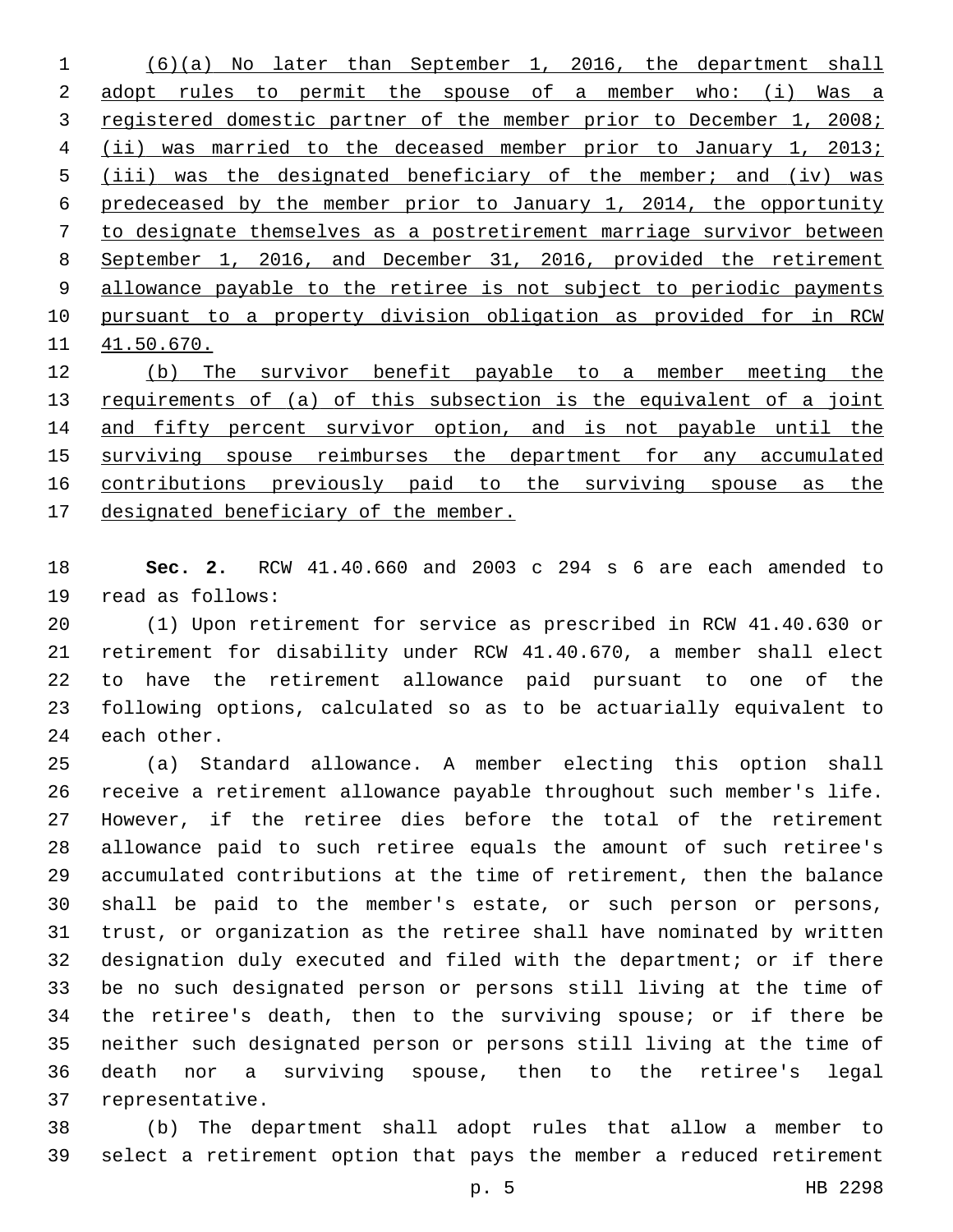allowance and upon death, such portion of the member's reduced retirement allowance as the department by rule designates shall be continued throughout the life of and paid to a person nominated by the member by written designation duly executed and filed with the department at the time of retirement. The options adopted by the department shall include, but are not limited to, a joint and one hundred percent survivor option and a joint and fifty percent 8 survivor option.

 (2)(a) A member, if married, must provide the written consent of his or her spouse to the option selected under this section, except as provided in (b) of this subsection. If a member is married and both the member and the member's spouse do not give written consent to an option under this section, the department shall pay a joint and fifty percent survivor benefit calculated to be actuarially equivalent to the benefit options available under subsection (1) of this section unless spousal consent is not required as provided in 17 (b) of this subsection.

 (b) If a copy of a dissolution order designating a survivor beneficiary under RCW 41.50.790 has been filed with the department at 20 least thirty days prior to a member's retirement:

 (i) The department shall honor the designation as if made by the 22 member under subsection (1) of this section; and

 (ii) The spousal consent provisions of (a) of this subsection do 24 not apply.

 (3)(a) Any member who retired before January 1, 1996, and who elected to receive a reduced retirement allowance under subsection (1)(b) or (2) of this section is entitled to receive a retirement allowance adjusted in accordance with (b) of this subsection, if they 29 meet the following conditions:

 (i) The retiree's designated beneficiary predeceases or has 31 predeceased the retiree; and

 (ii) The retiree provides to the department proper proof of the 33 designated beneficiary's death.

 (b) The retirement allowance payable to the retiree, as of July 1, 1998, or the date of the designated beneficiary's death, whichever comes last, shall be increased by the percentage derived in (c) of 37 this subsection.

(c) The percentage increase shall be derived by the following:

 (i) One hundred percent multiplied by the result of (c)(ii) of 40 this subsection converted to a percent;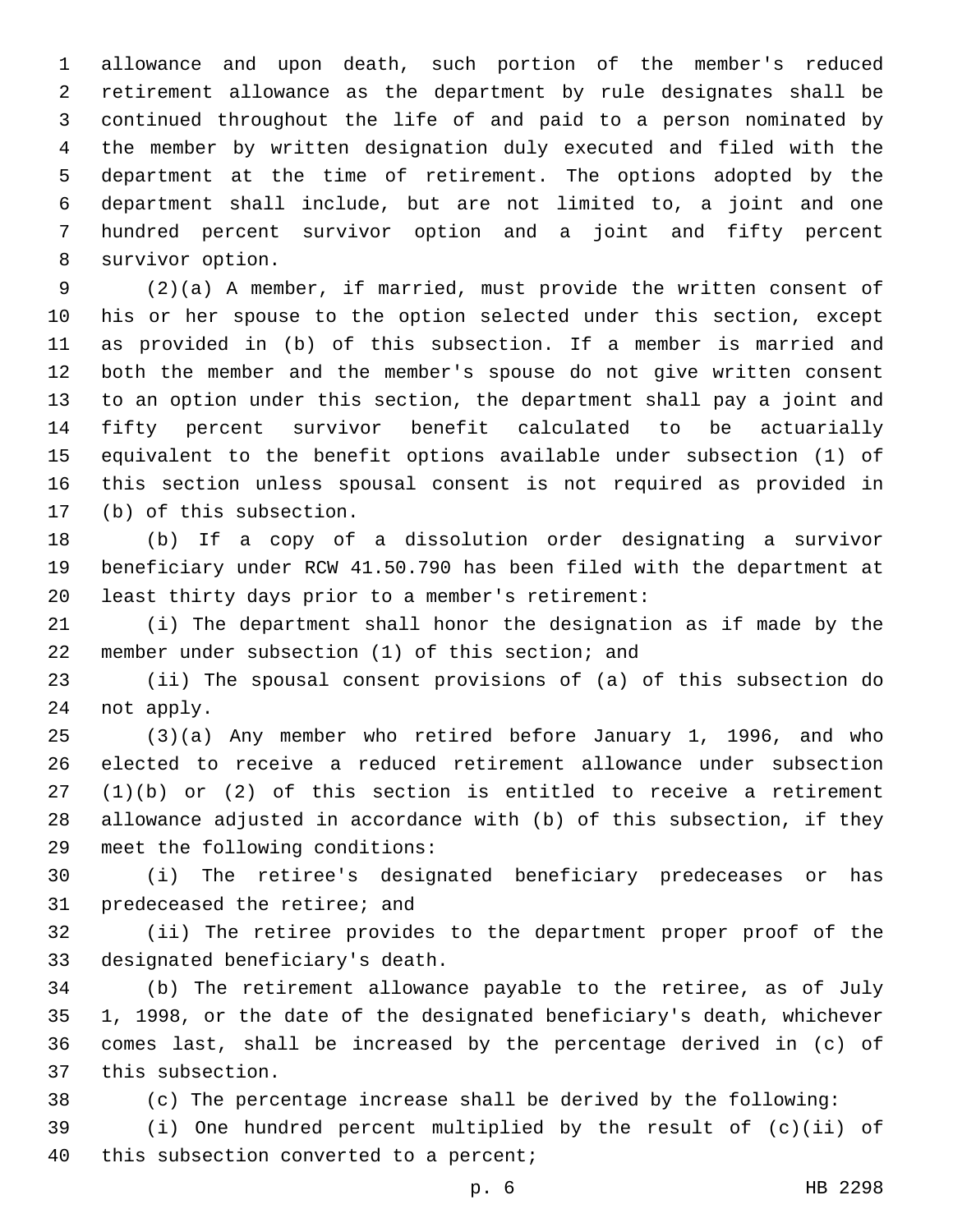(ii) Subtract one from the reciprocal of the appropriate joint 2 and survivor option factor;

 (iii) The joint and survivor option factor shall be from the 4 table in effect as of July 1, 1998.

 (d) The adjustment under (b) of this subsection shall accrue from the beginning of the month following the date of the designated beneficiary's death or from July 1, 1998, whichever comes last.

 (4) No later than July 1, 2001, the department shall adopt rules that allow a member additional actuarially equivalent survivor benefit options, and shall include, but are not limited to:

 (a)(i) A retired member who retired without designating a survivor beneficiary shall have the opportunity to designate their spouse from a postretirement marriage as a survivor during a one-year period beginning one year after the date of the postretirement marriage provided the retirement allowance payable to the retiree is not subject to periodic payments pursuant to a property division 17 obligation as provided for in RCW 41.50.670.

 (ii) A member who entered into a postretirement marriage prior to the effective date of the rules adopted pursuant to this subsection and satisfies the conditions of (a)(i) of this subsection shall have one year to designate their spouse as a survivor beneficiary 22 following the adoption of the rules.

 (b) A retired member who elected to receive a reduced retirement allowance under this section and designated a nonspouse as survivor beneficiary shall have the opportunity to remove the survivor designation and have their future benefit adjusted.

 (c) The department may make an additional charge, if necessary, to ensure that the benefits provided under this subsection remain 29 actuarially equivalent.

 (5) No later than July 1, 2003, the department shall adopt rules 31 to permit:

 (a) A court-approved property settlement incident to a court decree of dissolution made before retirement to provide that benefits payable to a member who meets the length of service requirements of RCW 41.40.720 and the member's divorcing spouse be divided into two separate benefits payable over the life of each spouse.

 The member shall have available the benefit options of subsection (1) of this section upon retirement, and if remarried at the time of retirement remains subject to the spousal consent requirements of subsection (2) of this section. Any reductions of the member's

p. 7 HB 2298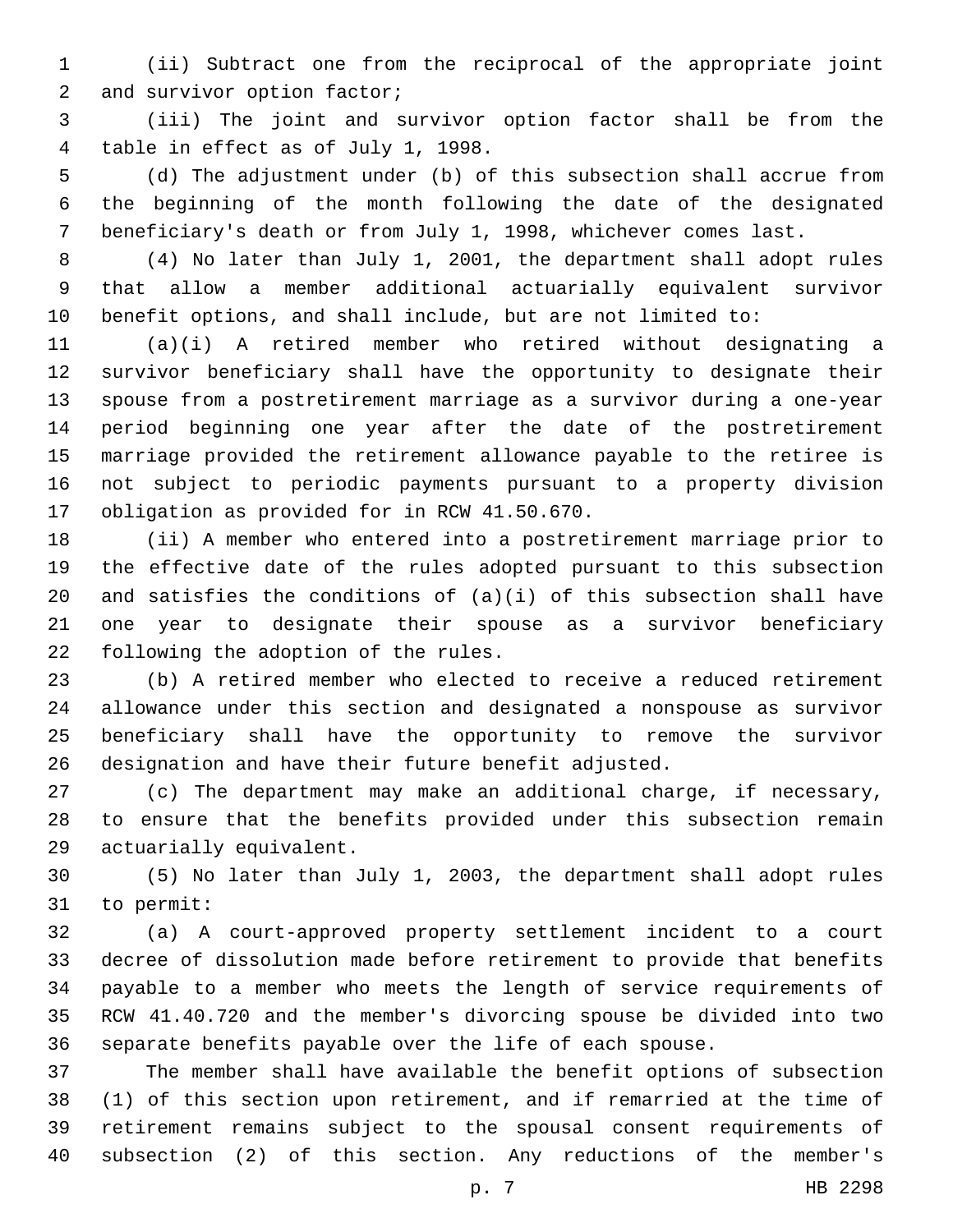benefit subsequent to the division into two separate benefits shall be made solely to the separate benefit of the member.

 The nonmember ex spouse shall be eligible to commence receiving their separate benefit upon reaching the age provided in RCW 41.40.630(1) and after filing a written application with the department.6

 (b) A court-approved property settlement incident to a court decree of dissolution made after retirement may only divide the benefit into two separate benefits payable over the life of each spouse if the nonmember ex spouse was selected as a survivor 11 beneficiary at retirement.

 The retired member may later choose the survivor benefit options available in subsection (4) of this section. Any actuarial reductions subsequent to the division into two separate benefits shall be made 15 solely to the separate benefit of the member.

 Both the retired member and the nonmember divorced spouse shall be eligible to commence receiving their separate benefits upon filing a copy of the dissolution order with the department in accordance 19 with RCW 41.50.670.

 (c) The department may make an additional charge or adjustment if necessary to ensure that the separate benefits provided under this subsection are actuarially equivalent to the benefits payable prior 23 to the decree of dissolution.

 (6)(a) No later than September 1, 2016, the department shall adopt rules to permit the spouse of a member who: (i) Was a registered domestic partner of the member prior to December 1, 2008; (ii) was married to the deceased member prior to January 1, 2013; (iii) was the designated beneficiary of the member; and (iv) was predeceased by the member prior to January 1, 2014, the opportunity to designate themselves as a postretirement marriage survivor between September 1, 2016, and December 31, 2016, provided the retirement allowance payable to the retiree is not subject to periodic payments pursuant to a property division obligation as provided for in RCW 41.50.670.

 (b) The survivor benefit payable to a member meeting the requirements of (a) of this subsection is the equivalent of a joint and fifty percent survivor option, and is not payable until the surviving spouse reimburses the department for any accumulated contributions previously paid to the surviving spouse as the designated beneficiary of the member.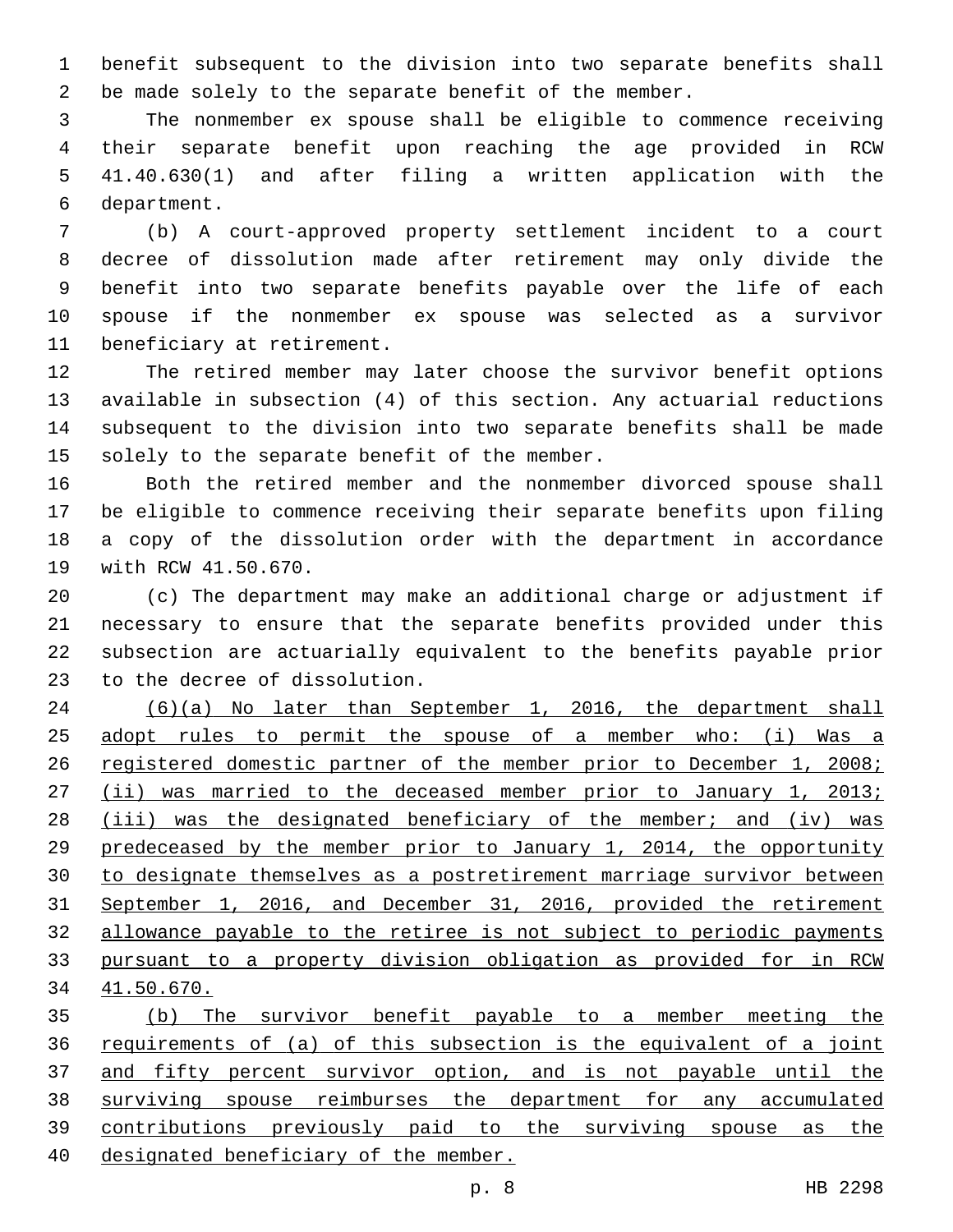**Sec. 3.** RCW 41.40.845 and 2003 c 294 s 9 are each amended to 2 read as follows:

 (1) Upon retirement for service as prescribed in RCW 41.40.820 or retirement for disability under RCW 41.40.825, a member shall elect to have the retirement allowance paid pursuant to one of the following options, calculated so as to be actuarially equivalent to 7 each other.

 (a) Standard allowance. A member electing this option shall receive a retirement allowance payable throughout such member's life. Upon the death of the member, the member's benefits shall cease.

 (b) The department shall adopt rules that allow a member to select a retirement option that pays the member a reduced retirement allowance and upon death, such portion of the member's reduced retirement allowance as the department by rule designates shall be continued throughout the life of and paid to a person nominated by the member by written designation duly executed and filed with the department at the time of retirement. The options adopted by the department shall include, but are not limited to, a joint and one hundred percent survivor option and a joint and fifty percent 20 survivor option.

 (2)(a) A member, if married, must provide the written consent of his or her spouse to the option selected under this section, except as provided in (b) of this subsection. If a member is married and both the member and the member's spouse do not give written consent to an option under this section, the department shall pay a joint and fifty percent survivor benefit calculated to be actuarially equivalent to the benefit options available under subsection (1) of this section unless spousal consent is not required as provided in 29 (b) of this subsection.

 (b) If a copy of a dissolution order designating a survivor beneficiary under RCW 41.50.790 has been filed with the department at 32 least thirty days prior to a member's retirement:

 (i) The department shall honor the designation as if made by the 34 member under subsection (1) of this section; and

 (ii) The spousal consent provisions of (a) of this subsection do 36 not apply.

 (3) No later than July 1, 2002, the department shall adopt rules that allow a member additional actuarially equivalent survivor benefit options, and shall include, but are not limited to: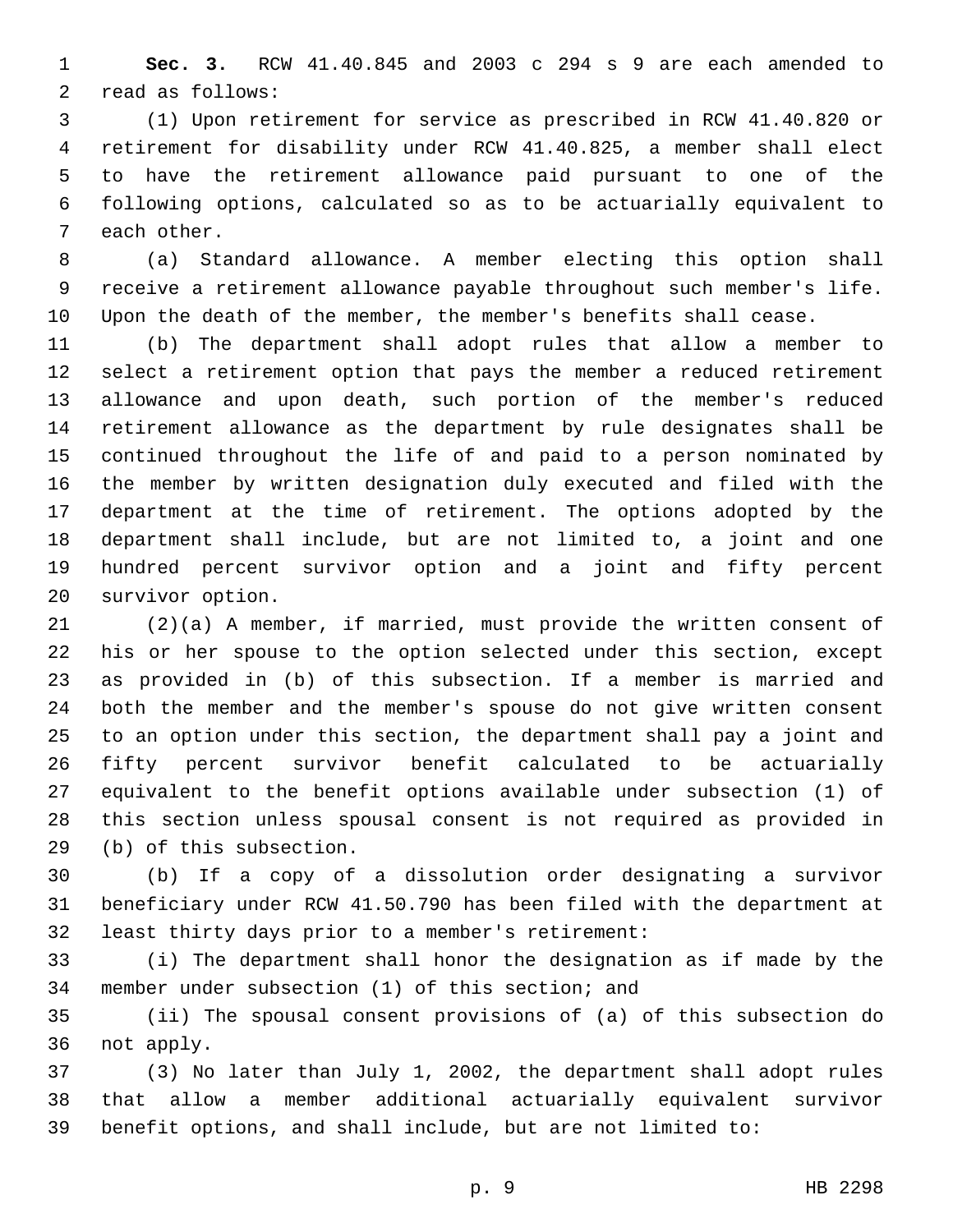(a)(i) A retired member who retired without designating a survivor beneficiary shall have the opportunity to designate their spouse from a postretirement marriage as a survivor during a one-year period beginning one year after the date of the postretirement marriage provided the retirement allowance payable to the retiree is not subject to periodic payments pursuant to a property division 7 obligation as provided for in RCW 41.50.670.

 (ii) A member who entered into a postretirement marriage prior to the effective date of the rules adopted under this section and satisfies the conditions of (a)(i) of this subsection shall have one year to designate their spouse as a survivor beneficiary following 12 the adoption of the rules.

 (b) A retired member who elected to receive a reduced retirement allowance under this section and designated a nonspouse as survivor beneficiary shall have the opportunity to remove the survivor designation and have their future benefit adjusted.

 (c) The department may make an additional charge, if necessary, to ensure that the benefits provided under this subsection remain 19 actuarially equivalent.

 (4) No later than July 1, 2003, the department shall adopt rules to permit:

 (a) A court-approved property settlement incident to a court decree of dissolution made before retirement to provide that benefits payable to a member who meets the length of service requirements of RCW 41.40.820(1) and the member's divorcing spouse be divided into two separate benefits payable over the life of each spouse.

 The member shall have available the benefit options of subsection (1) of this section upon retirement, and if remarried at the time of retirement remains subject to the spousal consent requirements of subsection (2) of this section. Any reductions of the member's benefit subsequent to the division into two separate benefits shall be made solely to the separate benefit of the member.

 The nonmember ex spouse shall be eligible to commence receiving their separate benefit upon reaching the age provided in RCW 41.40.820(1) and after filing a written application with the 36 department.

 (b) A court-approved property settlement incident to a court decree of dissolution made after retirement may only divide the benefit into two separate benefits payable over the life of each